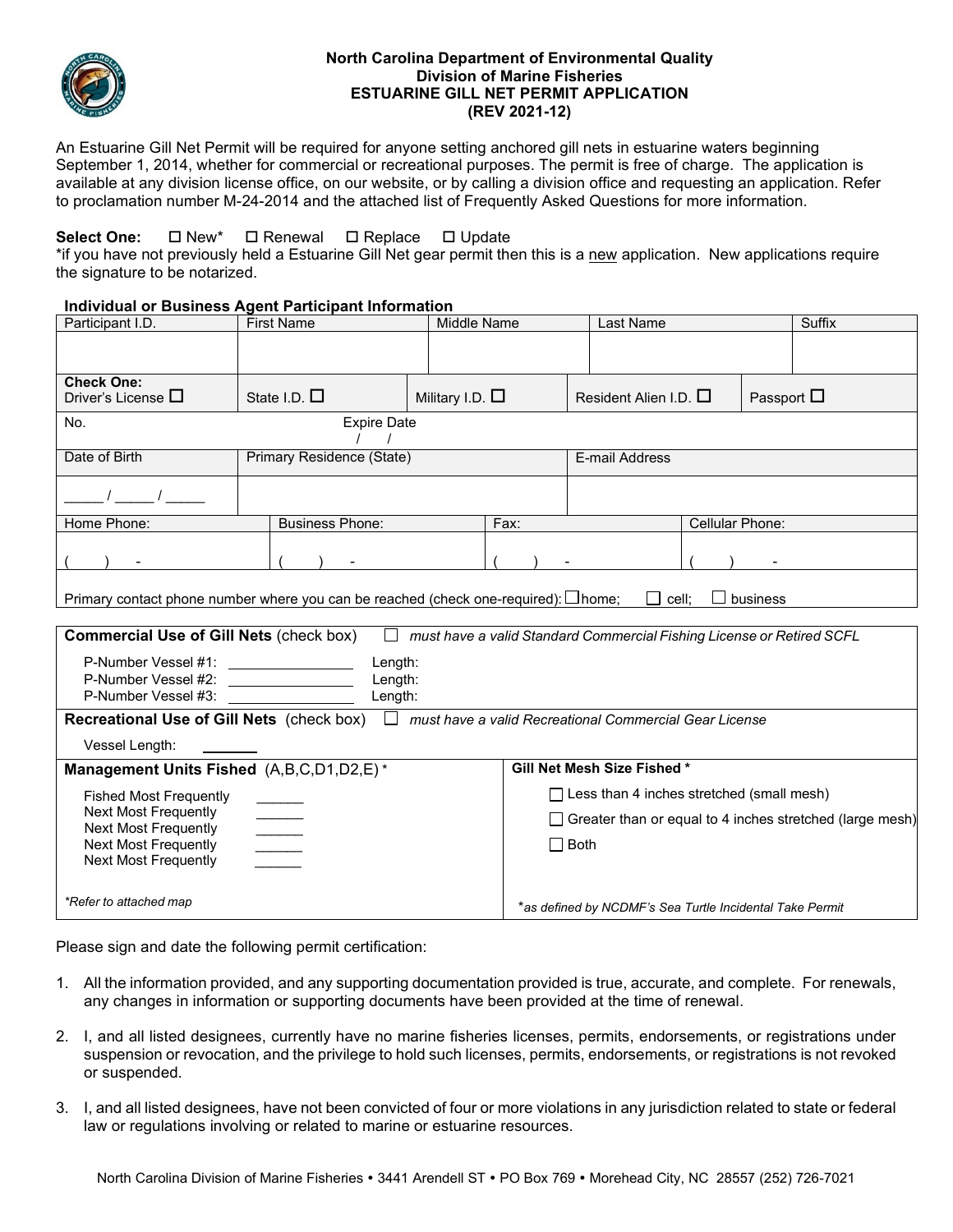

- 4. I have been provided a copy of the NC Rules for Coastal Fishing Waters containing the rules and conditions that apply to this permit and/or a copy of the Permit Condition Form for permits whose conditions are stated in proclamation.
- 5. I understand that as a condition of accepting this permit from the Division of Marine Fisheries, I agree to abide by all conditions of this permit and agree, that if specific conditions of this permit as identified for this permit are violated, or if false information was provided in the application for initial issuance, renewal or transfer, this permit may be suspended or revoked by the Fisheries Director.

I understand that any false information or fraudulent disclosures may result in termination of this permit and possible criminal prosecution.

You are required to notify the Division of Marine Fisheries of any address changes within 30 days. Incomplete applications submitted without required documentation will be deemed incomplete and returned to you unprocessed.

| Mail to: | <b>North Carolina Division of Marine Fisheries</b> |  |  |  |
|----------|----------------------------------------------------|--|--|--|
|          | License Office                                     |  |  |  |
|          | <b>PO Box 769</b>                                  |  |  |  |
|          | Morehead City, NC 28557                            |  |  |  |

| Applicant signature<br>Must be signed to be valid                                                   | Date |
|-----------------------------------------------------------------------------------------------------|------|
|                                                                                                     |      |
|                                                                                                     |      |
|                                                                                                     |      |
| <b>NOTARY (for NEW permit applications only)</b>                                                    |      |
|                                                                                                     |      |
|                                                                                                     |      |
|                                                                                                     |      |
| Notary Public: ________________________________My Commission expires:______________________________ |      |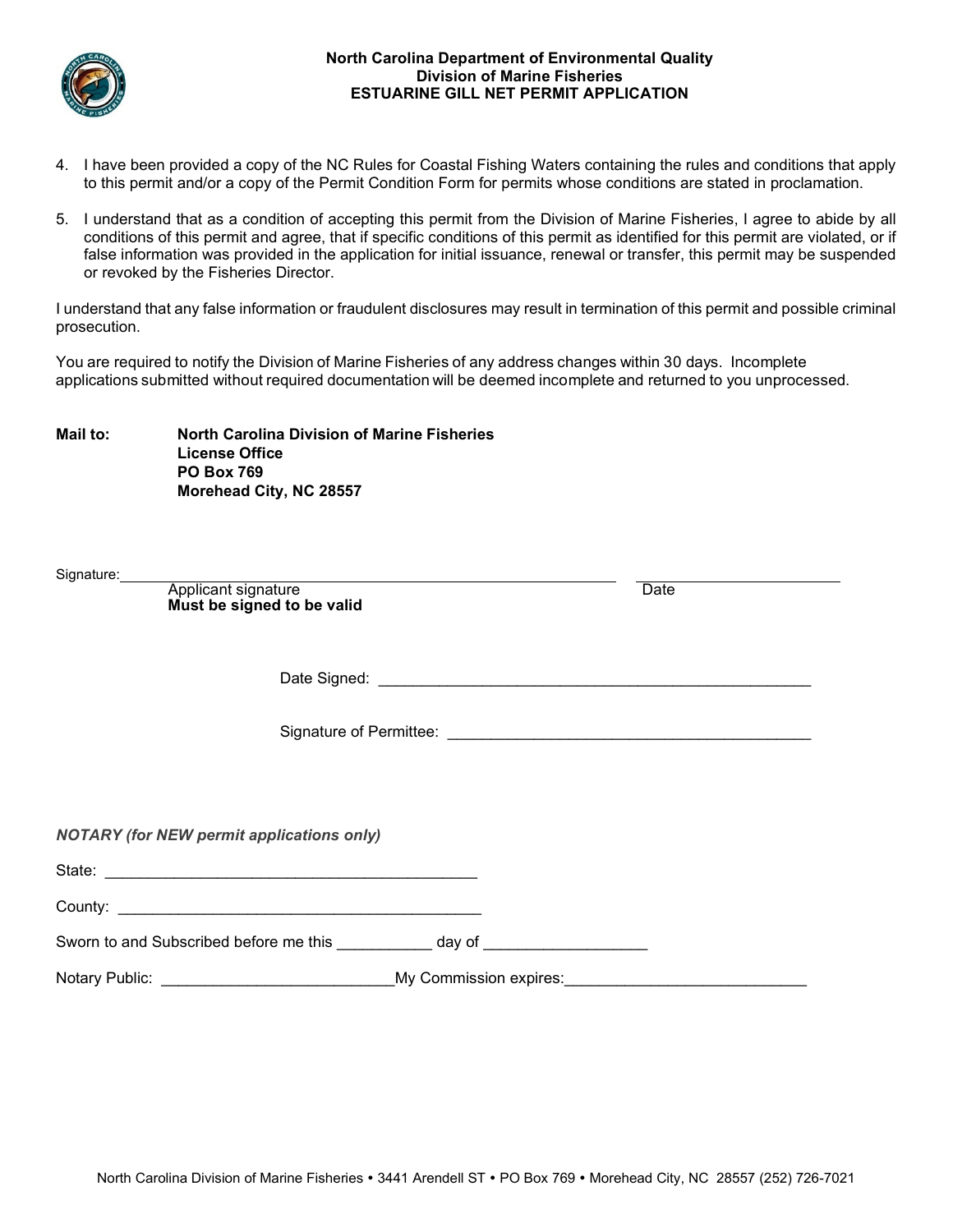

**North Carolina Department of Environmental Quality Division of Marine Fisheries PERMIT APPLICATION CERTIFICATION & GENERAL PERMIT CONDITIONS FORM (REV 2022-04)**

| <b>OFFICE USE ONLY</b> |  | Year |  |
|------------------------|--|------|--|
| PID#                   |  |      |  |
| PERMIT#                |  |      |  |
|                        |  |      |  |
| DMF Staff:             |  |      |  |

### **Certification Statement** *(This section must be completed by applicant)*

|  | certify that: |
|--|---------------|
|  |               |

- All the information provided on this application and any supporting documentation provided is true, accurate, and complete. And further, for renewals, any changes in information or supporting documents have been provided at the time of renewal. I understand that any false information or fraudulent disclosures may result in termination of appropriate licenses, permits and related documents, revocation or suspension of marine fisheries licensing and other privileges, and in possible criminal prosecution.
- 2. I am a resident of the State of:

If claiming resident status in North Carolina, I certify further that (check one):

- $\Box$  I have been a legal resident for more than six months, or
- $\Box$  If domiciled in North Carolina between 60 days and six months, I have completed and submitted with this application a notarized Certificate of Eligibility for North Carolina Residency.
- 3. For permits, I certify that:
	- a) I currently have no marine fisheries licenses, permits, endorsements, or registrations under suspension or revocation and the privilege to hold such licenses, permits, endorsements, or registrations is not revoked or suspended.
	- b) I have not been convicted of four or more violations in any jurisdiction related to state or federal law or regulations involving or related to marine or estuarine resources during the previous three years.
	- c) I understand that as a condition of accepting a permit from the Division of Marine Fisheries, I agree to abide by all conditions of the permit and agree, that if conditions of the permit as identified for the permit are violated, or if false information was provided in the application for initial issuance, renewal or transfer, the permit may be suspended or revoked by the Fisheries Director.
- 4. NC General Statute §113-221 requires the NC Division of Marine Fisheries to provide a current copy of the rules governing activities authorized by the license you are purchasing. You have the right to request a current rulebook in hardbound. The document is available on the Division of Marine Fisheries website on the "Rules and Regulations" webpage at [http://deq.nc.gov/dmf](http://deq.nc.gov/dmf-rules)[rules.](http://deq.nc.gov/dmf-rules)
- 5. I have been provided a copy of the permit rules and conditions that apply. I acknowledge failure to bide by all permit rules as well as conditions may result in suspension or revocation of the permit. For violation of specific permit conditions, permits may be suspended or revoked for 10 days, 30 days, or up to 6 months depending on the 3-year history of violations.

#### **15A NCAC 03O .0502 Permit Conditions; General**

The following conditions apply to all permits issued by the Division of Marine Fisheries:

- (1) It is unlawful to operate under the permit except in areas, at times, and under conditions specified on the permit;
- $(2)$  It is unlawful to operate under a permit without having the permit or copy thereof in possession of the permittee or his or her designees at all times of operation and the permit or copy thereof shall be ready at hand for inspection, except for Pound Net Permits;
- (3) It is unlawful to operate under a permit without having a current picture identification in possession and ready at hand for inspection.<br>(4) It is unlawful to refuse to allow inspection and sampling of a permitted acti
- It is unlawful to refuse to allow inspection and sampling of a permitted activity by an agent of the Division;
- (5) It is unlawful to fail to provide complete and accurate information requested by the Division in connection with the permitted activity;
- (6) It is unlawful to hold a permit issued by the Fisheries Director when not eligible to hold any license required as a condition for that permit as stated in 15A NCAC 03O.0501;
- (7) It is unlawful to fail to provide reports within the timeframe required by the specific permit conditions;
- (8) It is unlawful to fail to keep such records and accounts as may be required by the Division for determination of conservation policy, equitable and efficient administration and enforcement, or promotion of commercial or recreational fisheries;
- (9) It is unlawful to assign, or transfer permits issued by the Division, except Pound Net Permits as authorized by 15A NCAC 03J .0504;
- (10) The Division, may, by conditions of the permit, specify any or all of the following for the permitted purposes: (a)Species (b)Quantity or Size (c)Time Period (e)Location (d)Means and Methods (f)Disposition of Resources (g)Marking Requirements (h)Harvest Conditions
- (11) Unless specifically stated as a condition on the permit, all statutes, rules and proclamations apply to the permittee and their designees.
- (12) As a condition of accepting the permit from the Division of Marine Fisheries, the permittee agrees to abide by all conditions of the permit and agrees that if specific conditions of the permit, as identified on the permit, are violated or if false information was provided in the application for initial issuance, renewal or transfer, the permit may be suspended or revoked by the Fisheries Director.

I understand that any violation of permit conditions may result in suspension or revocation of the permit.

| <b>NOTARY</b>                                                                                                                   |                                                          |  |
|---------------------------------------------------------------------------------------------------------------------------------|----------------------------------------------------------|--|
| State:<br><u> 1980 - Johann Harry Harry Harry Harry Harry Harry Harry Harry Harry Harry Harry Harry Harry Harry Harry Harry</u> |                                                          |  |
| Sworn to and Subscribed before me this                                                                                          | day and year of $\qquad \qquad \qquad .$                 |  |
| Notary Public:<br><u> 1980 - John Stein, Amerikaansk politiker (</u> † 1920)                                                    | My Commission expires: Note that the commission expires: |  |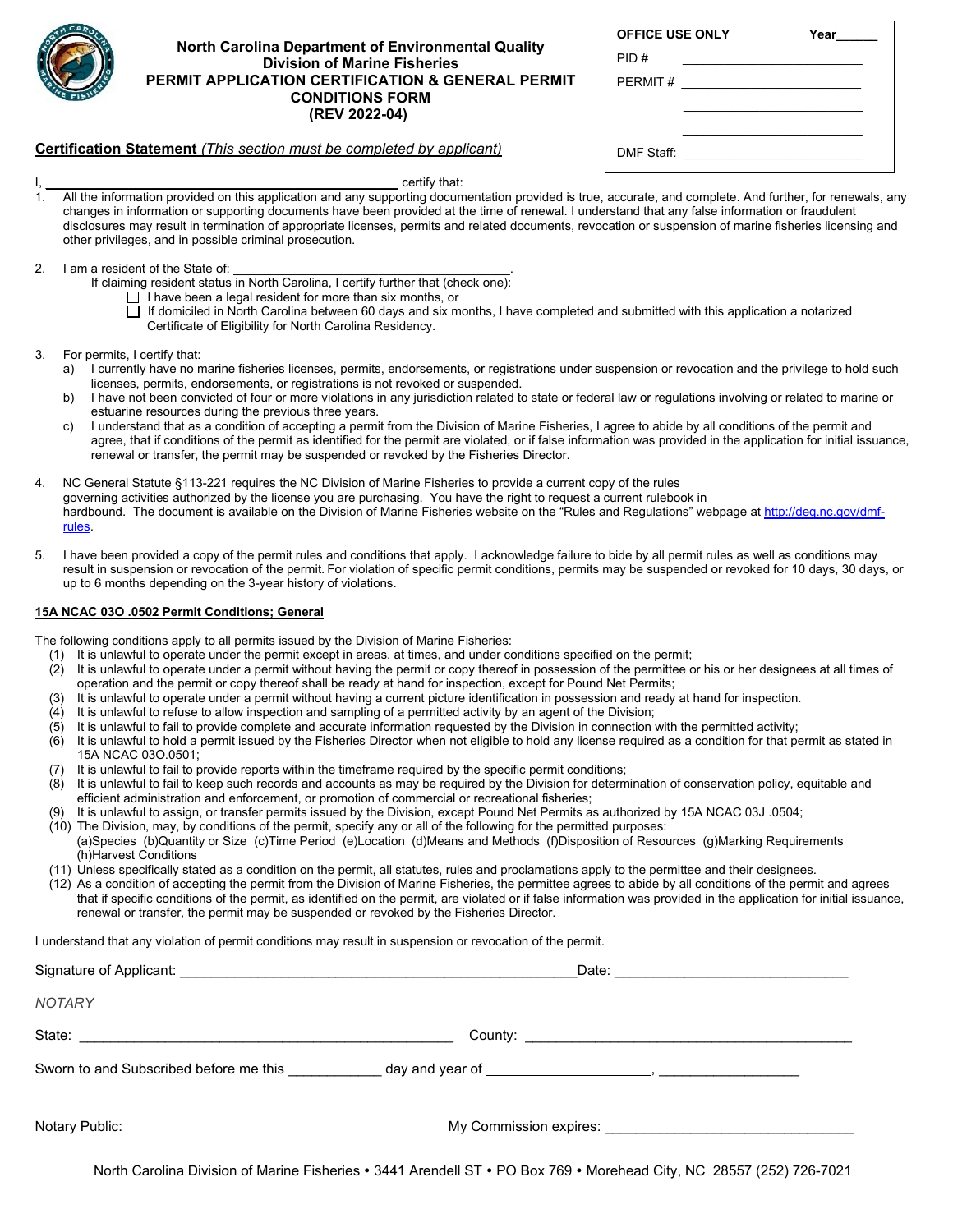

### **North Carolina Department of Environmental Quality North Carolina Division of Marine Fisheries ESTUARINE GILL NET PERMIT SPECIFIC CONDITIONS FORM (REV 2022-04)**

The Fisheries Director may, by proclamation, require individuals taking marine and estuarine resources regulated by the Marine Fisheries Commission, to obtain a special permit. **15A NCAC 03O.0506**

| <b>OFFICE USE ONLY</b> |  | Year |
|------------------------|--|------|
| PID#                   |  |      |
| PERMIT#                |  |      |
|                        |  |      |
| DMF Staff:             |  |      |

The Estuarine Gill Net Permit (EGNP) serves as a certificate of your inclusion in the Incidental Take Permits' Conservation Plans.

The Division of Marine Fisheries has received Federal Incidental Take Permits for certain threatened or endangered sea turtles, and endangered Atlantic Sturgeon. These permits allow legal continuation of the inshore gill net fisheries in North Carolina, subject to permit conditions. The permit conditions are designed to avoid, minimize, and mitigate interactions with these species. Gill net fishermen must apply for and receive an EGNP.

For violation of specific permit conditions (as specified on this form), permits may be suspended or revoked for 10 days, 30 days, or up to 6 months depending on the 3-year history of violations.

### **Legal Authority / Statute Reference:**

General Statute 113-169.1 and 113-169.3, North Carolina Marine Fisheries Commission Rules 15A NCAC 03O .0501 and 03O .0503, and 03O .0506. See also Proclamation M-24-2014.

### **Specific Permit Conditions:**

An EGNP is required for holders of a Standard Commercial Fishing License (SCFL), Retired Standard Commercial Fishing License (RSCFL), or Recreational Commercial Gear License (RCGL) who deploy gill nets in Internal Coastal Waters, except for the following types of gill nets: run around, strike, drop or drift gill nets. These exempted gill nets must meet the description found on the division's website [\(https://deq.nc.gov/about/divisions/marine-fisheries/rules-proclamations-and-size-and-bag-limits/fisheries-management-proclamations\)](https://deq.nc.gov/about/divisions/marine-fisheries/rules-proclamations-and-size-and-bag-limits/fisheries-management-proclamations). The EGNP meets the permit requirements of the Incidental Take Permit Numbers 16230 and 18102 from the National Marine Fisheries Service (NMFS) under Section 10 of the Endangered Species Act. **15A NCAC 03H.0103(1) to wit M-24-2014**

Permits are non-transferable (see General Permit conditions). An individual who is assigned a SCFL shall hold an EGNP in their own name. The master designated on the single vessel corporation SCFL is the individual eligible to receive the EGNP. **15A NCAC 03O.0502(9)**

EGNP holders whose permit has been suspended or revoked shall contact the Division of Marine Fisheries Protected Resources staff at (252) 808-8067 or (252) 808-8088 within 5 calendar days of reinstatement of the EGNP to arrange an observer trip. **15A NCAC 03O.0502(1)**

It is unlawful to violate the provisions of any rules or proclamations issued in regards to, the conditions set out in the federally issued ESA Section 10 Incidental Take Permits to reduce incidental takes in large- or small-mesh gill net fisheries. **15A NCAC 03O.0502(1)**

It is unlawful for an EGNP holder to refuse or deny Division of Marine Fisheries observers a trip aboard their vessel to collect data or a trip using alternative platform to collect data. **15A NCAC 03O.0502(1)**

It is unlawful for an EGNP holder, as well as the master and crew members of the boat, to interfere with, or obstruct the observer in the course of collecting data or samples. **15A NCAC 03O.0502(1)**

It is unlawful for an EGNP holder, as well as the master and crew members of the boat, to harass the observer in the course of setting up trips, collecting data and samples, or during any other type of communication. Harassment shall be defined consistent with the federal regulations, 50 CFR §600.725(o), (t), and (u), and may be verbal or physical including, but not limited to, sexual connotations, intimidating, resisting, impeding, threatening, bribing, and coercion of observers. **15A NCAC 03O.0502(1)**

It is unlawful for an EGNP holder to avoid or mislead observers including but not limited to failure to return phone calls, failure to notify the Division of Marine Fisheries of a phone number change within 14 calendar days of such change and providing incorrect information on fishing activity. **15A NCAC 03O.0502(1)**

It is unlawful to fail to provide a phone number that the EGNP holder can be reached. **15A NCAC 03O.0502(1)**

When the Division of Marine Fisheries determines an EGNP holder's boat does not meet the safety requirements to carry an observer, the EGNP holder will be notified and shall contact the Division of Marine Fisheries Protected Resources staff at (252) 808-8067 or (252) 808- 8088 within 5 calendar days to make arrangements for an alternative platform observer trip. **15A NCAC 03O.0502(1)**

It is unlawful to fail to comply with all observer notification system or call-in requirements set out by permit conditions, proclamations, and/or rule. **15A NCAC 03O.0502(1)**

It is unlawful to fail to report any sea turtle or sturgeon captured. Reports shall be made within 24 hours of the capture to the Division of Marine Fisheries at (252) 726-7021 or (800) 682-2632. Self-reported takes of sea turtles and sturgeon by fishermen fishing without an observer do not count toward the allowable takes in the Incidental Take Permits. **15A NCAC 03O.0502(1)**

I understand that any violation of permit conditions may result in suspension or revocation of the permit.

Signature:

Permittee signature (**must be signed to be valid**) Date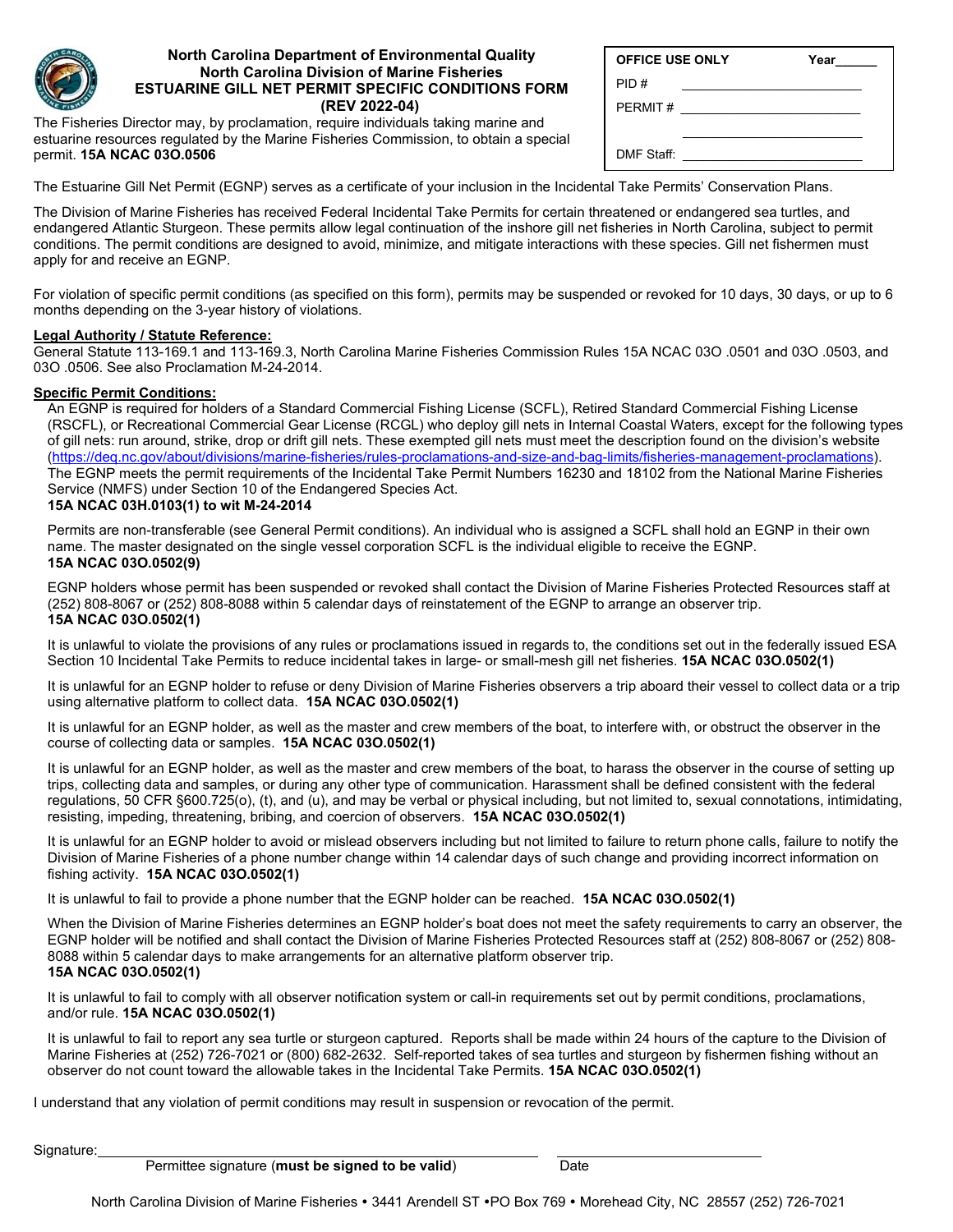

## **North Carolina Department of Environmental Quality Division of Marine Fisheries ESTUARINE GILL NET PERMIT APPLICATION**

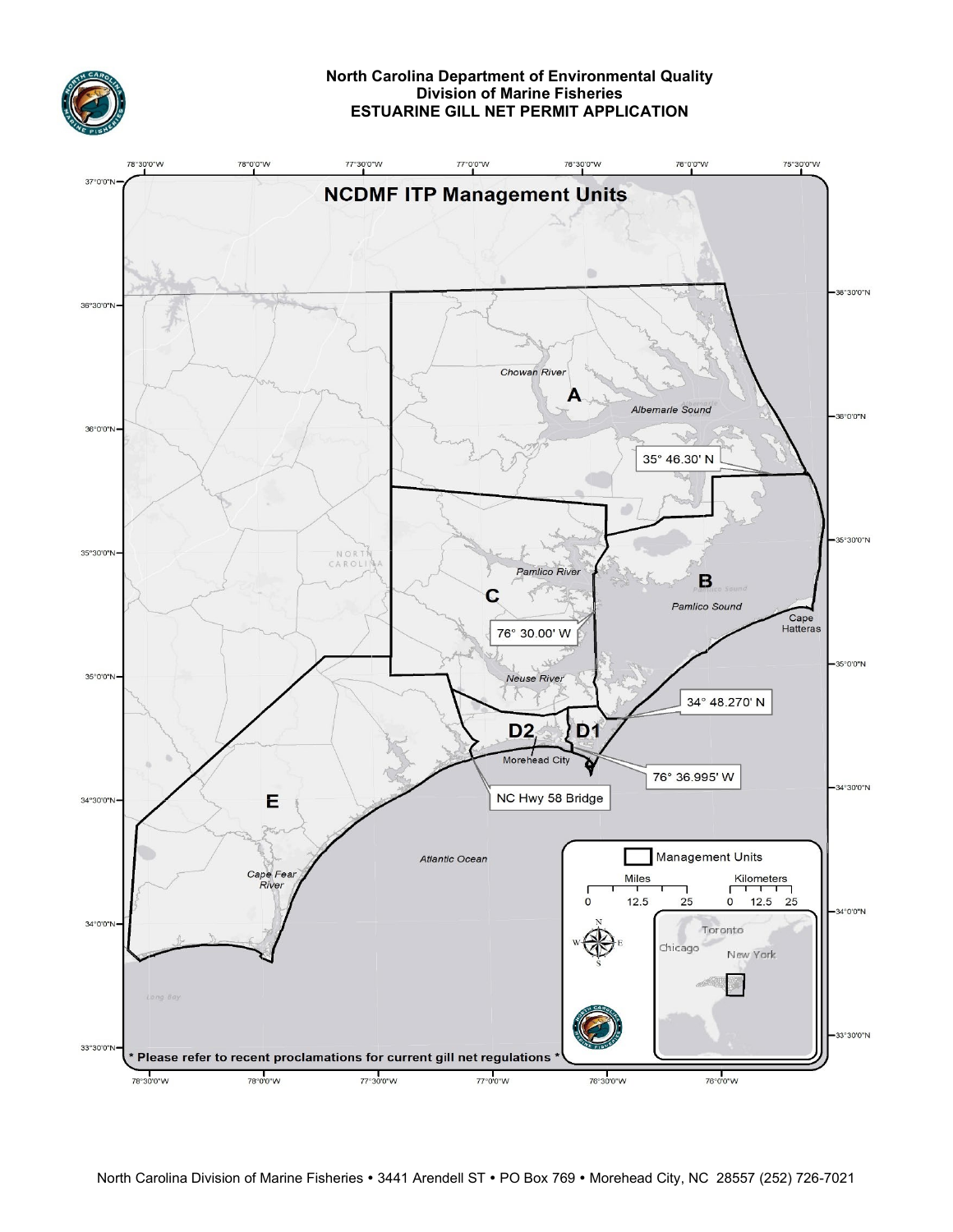

## **North Carolina Department of Environmental Quality Division of Marine Fisheries ESTUARINE GILL NET PERMIT APPLICATION**

# **Estuarine Gill Net Permit (EGNP) Frequently Asked Questions**

**Q:** Have the Specific Permit Conditions for the EGNP been modified?

**A:** Yes, while most of the Specific Permit Conditions remain unchanged it is important to read all the Specific Permit Conditions each time you receive your permit to make sure you are aware of all the requirements of the permit.

**Q:** What does the Specific Permit Condition concerning harassment refer to?

**A:** Harassment of an observer will not be tolerated. Observer harassment is defined in a Specific Permit Condition stating, "It is unlawful for an EGNP holder, as well as the master and crew members of the boat, to harass the observer in the course of setting up trips, collecting data and samples, or during any other type of communication. Harassment shall be defined consistent with the federal regulations, 50 CFR §600.725(o), (t), and (u), and may be verbal or physical including, but not limited to, sexual connotations, intimidating, resisting, impeding, threatening, bribing, and coercion of observers."

**Q:** What are examples of harassment?

**A:** Examples of harassment are outlined as follows:

- 1. Intimidate, resist, oppose, impede, sexually harass, bribe, or interfere with an observer.
- 2. Interfere with or bias the sampling procedure employed by an observer.
- 3. Tamper with, destroy, or discard an observer's collected samples, equipment, records, photos, papers, or personal effects.
- 4. Prohibit or bar by command, impediment, threat, coercion, or by refusal of reasonable assistance, an observer from performing duties.
- 5. Harass an observer by conduct that has sexual connotations, or otherwise creates an intimidating, hostile, or offensive environment.
- 6. Require, pressure, coerce, or threaten an observer to perform crew member duties.

## **Q:** Why was the EGNP developed?

**A:** The EGNP was developed to meet the requirements of the Incidental Take Permits for sea turtles and Atlantic sturgeon that were issued by the National Marine Fisheries Service, to improve the accuracy of the estimated number of fishery interactions with protected species and to improve fisherman compliance with the Federal Incidental Take Permits.

**Q:** How much does an EGNP cost?

**A:** There is no charge for an EGNP.

**Q:** Where can I get an EGNP?

**A:** You can obtain an EGNP at any of the Division of Marine Fisheries License offices in Elizabeth City, Manteo, Washington, Morehead City, and Wilmington.

**Q:** How long is an EGNP valid?

**A:** The EGNP is valid from July 1 through June 30 each year.

**Q:** Do I need an EGNP for fishing gill nets in the ocean?

**A:** No, the EGNP is only for the use of gill nets in Internal Coastal Waters.

**Q:** What types of gill nets require an EGNP?

**A:** An EGNP is required for all gill nets in Internal Coastal Waters except for the following:

- 1. Runaround, Strike, or Drop Gill Nets, nets that are set and then immediately retrieved.
- 2. Drift Gill Nets, nets that are used to capture fish while being moved along by water currents and the net is actively fished and attended from deployment through retrieval.

**Q:** Do Recreational Commercial Gear License (RCGL) holders who fish gill nets need an EGNP?

**A:** Yes, if they are fishing gill nets in Internal Coastal Waters